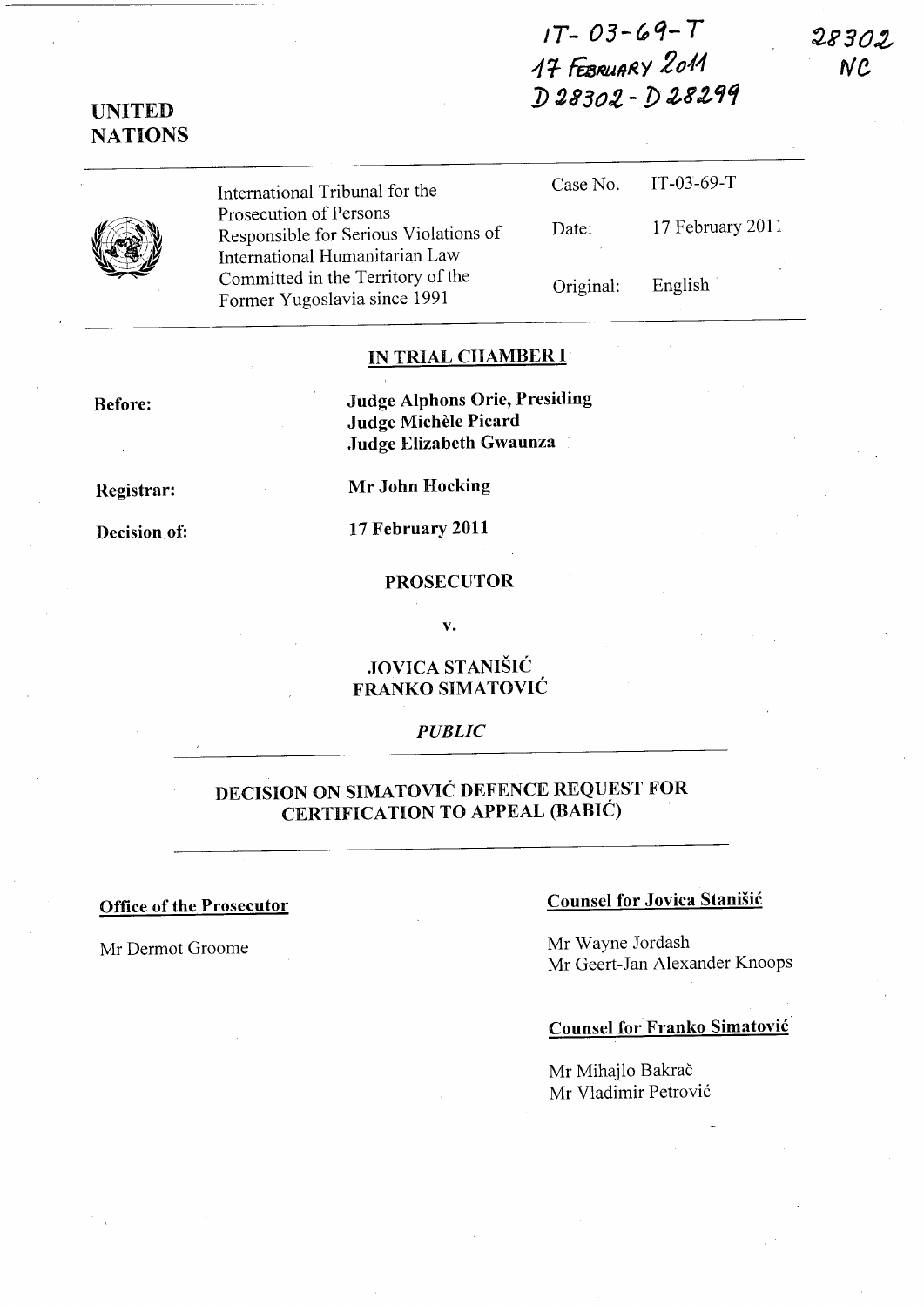## **I. PROCEDURAL HISTORY**

1. On 23 December 2010, the Simatovi6 Defence filed its "Defence Request for Certification to Appeal Under Rule 73(B) Against the Decision on Prosecution Motion for Admission of Evidence of Milan Babi6 Pursuant to Rule 92 *quater"* ("Motion"), in which it requests certification to appeal the Chamber's "Decision on Prosecution's Motion for Admission of Evidence of Witness Milan Babić pursuant to Rule 92 *quater*", filed on 16 December 2010 ("Impugned Decision"). In its Impugned Decision, the Trial Chamber decided to admit portions of transcript of the testimony of Milan Babi6 ("Babi6") in the *Milosevic* case, the *Krajisnik* case and the *Martic* case, the accompanying DVDs containing audiovisuals of Babić's testimony as well as the Death Certificate of Babić.<sup>1</sup>

2. On 6 January 2011, the Prosecution filed its "Prosecution Response to Defence Request for Certification to Appeal Under Rule 73(B) Against the Decision on Prosecution Motion for Admission of Evidence of Milan Babić Pursuant to Rule 92 *quater*" ("Response"), requesting the Chamber to deny the Motion.

## **11. APPLICABLE LAW**

3. Pursuant to Rule 73(B) of the Rules of Procedure and Evidence ("Rules"), a Trial Chamber may grant certification of an interlocutory appeal if the impugned decision involves an issue.that would significantly affect the fair and expeditious conduct of the proceedings or the outcome of the trial and for which, in the opinion of the Trial Chamber, an immediate resolution by the Appeals Chamber may materially advance the proceedings.

## **Ill. SUBMISSIONS OF THE PARTIES**

4. In relation to the first prong of Rule 73(B) of the Rules, the Simatović Defence submits that the Impugned Decision affects the accused Franko Simatović's ("Accused") right to a fair trial, as it "prevents the Accused from examining the witness whose statement goes to proof acts and conduct of the Accused Simatović".<sup>2</sup> In arguing that the Impugned Decision affects his right to a fair trial, Simatović further asserts that Babić's evidence, going to the acts and conduct of the Accused, has

 $\mathbf{I}$ Impugned Decision, para. 50.

 $\overline{2}$ Motion, pp: 4-5.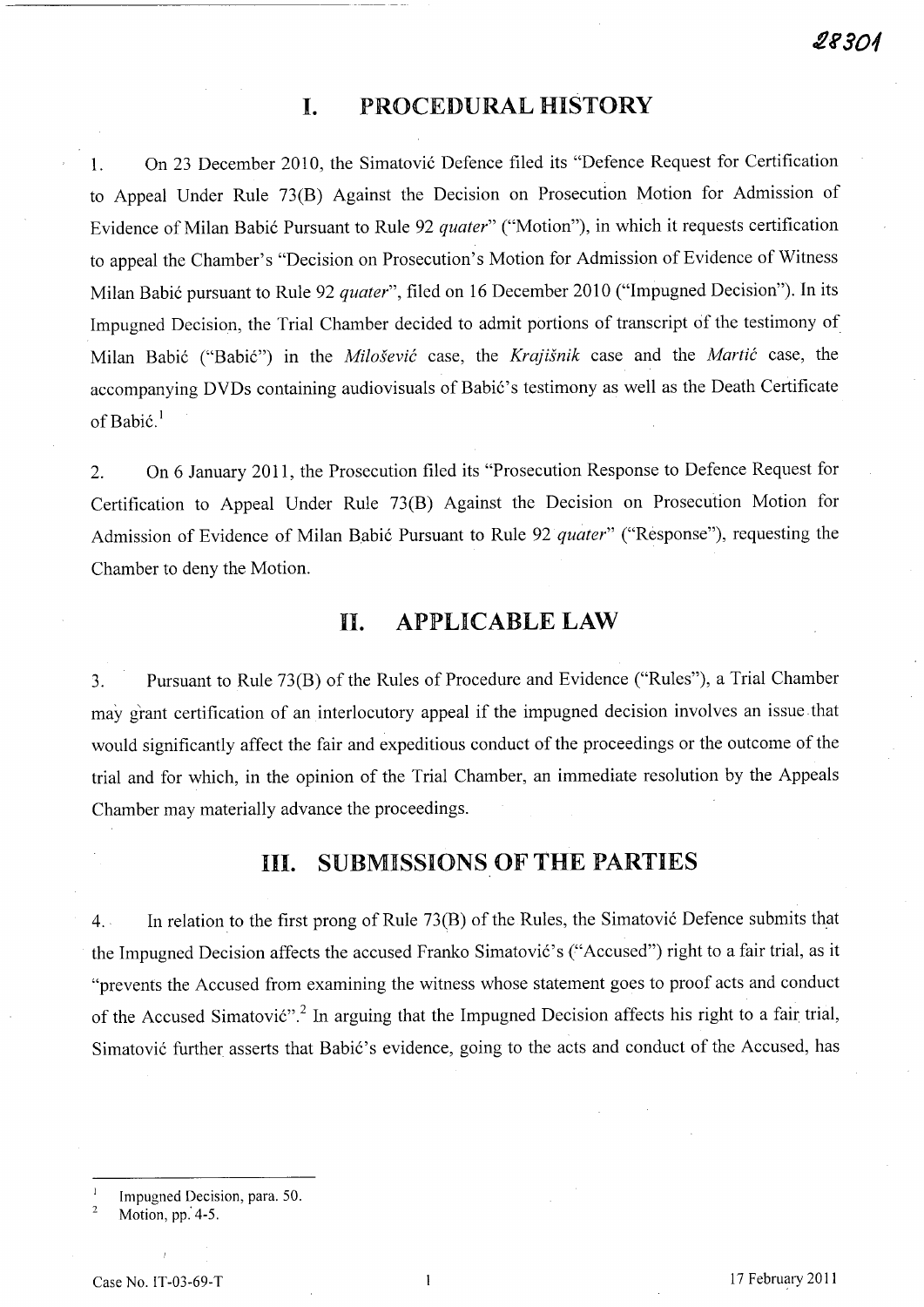not been corroborated by other evidence adduced at trial.<sup>3</sup> Furthermore, it submits Babić was not cross-examined on topics relevant to the Accused. <sup>4</sup>

----------------------------------- -

5. The Simatović Defence also submits that the Impugned Decision "directly affects the length and scope of the trial, considering that Simatović will be forced to attempt to challenge the content of Babić's evidence with numerous other means of evidence".<sup>5</sup>

6. In relation to the second prong, the Simatovi6 Defence argues that an "immediate resolution of the issue would prevent a situation in which the'Appeals Chamber may order that the Accused be 'retried according to law' pursuant to Rule 117(C), if the Appeal Chamber were to find on appeal that the admission of this evidence at this stage was erroneous".<sup>6</sup>

7. In its Response, the Prosecution submits that the Impugned Decision "does not affect Simatović's right to challenge elements in the Indictment or disprove the Prosecution's theory on his individual criminal responsibility. [...] The Accused has been and will continue to be afforded ample opportunity to cross-examine other witnesses whose evidence corroborates Babić's evidence, and likewise to challenge corroborating documentary evidence."<sup>7</sup> It recalls that the "Accused will not be convicted for any element of the Indictment [...] that is supported exclusively by Babić's 92 *quater* evidence".<sup>8</sup> Further, if the Accused is subsequently convicted based on a body of evidence including Babić's evidence, a retrial would only be necessary "in the unlikely event that Babić's evidence and all corroborating evidence were deemed inadmissible."<sup>9</sup> Lastly, the Prosecution submits that an interlocutory appeal on the admission of Babić's evidence would not materially advance the proceedings as "there is not yet any indication what weight the Chamber will give this evidence, and, in turn, what impact the evidence will have on the fairness of the proceedings or the outcome of the trial". 10

#### **IV. DISCUSSION**

8. The Chamber recalls that the right to cross-examination is not absolute, and may be limited in accordance with the Rules - including Rule 92 *quater*, which specifically envisages the

- Motion, p. 6.
- Motion, p. 3.
- Ibid.  $\overline{7}$
- Response, para. 5. 8
- Ibid.
- Response, para. 8.
- <sup>10</sup> Response, para. 9.

Motion, p. 5.